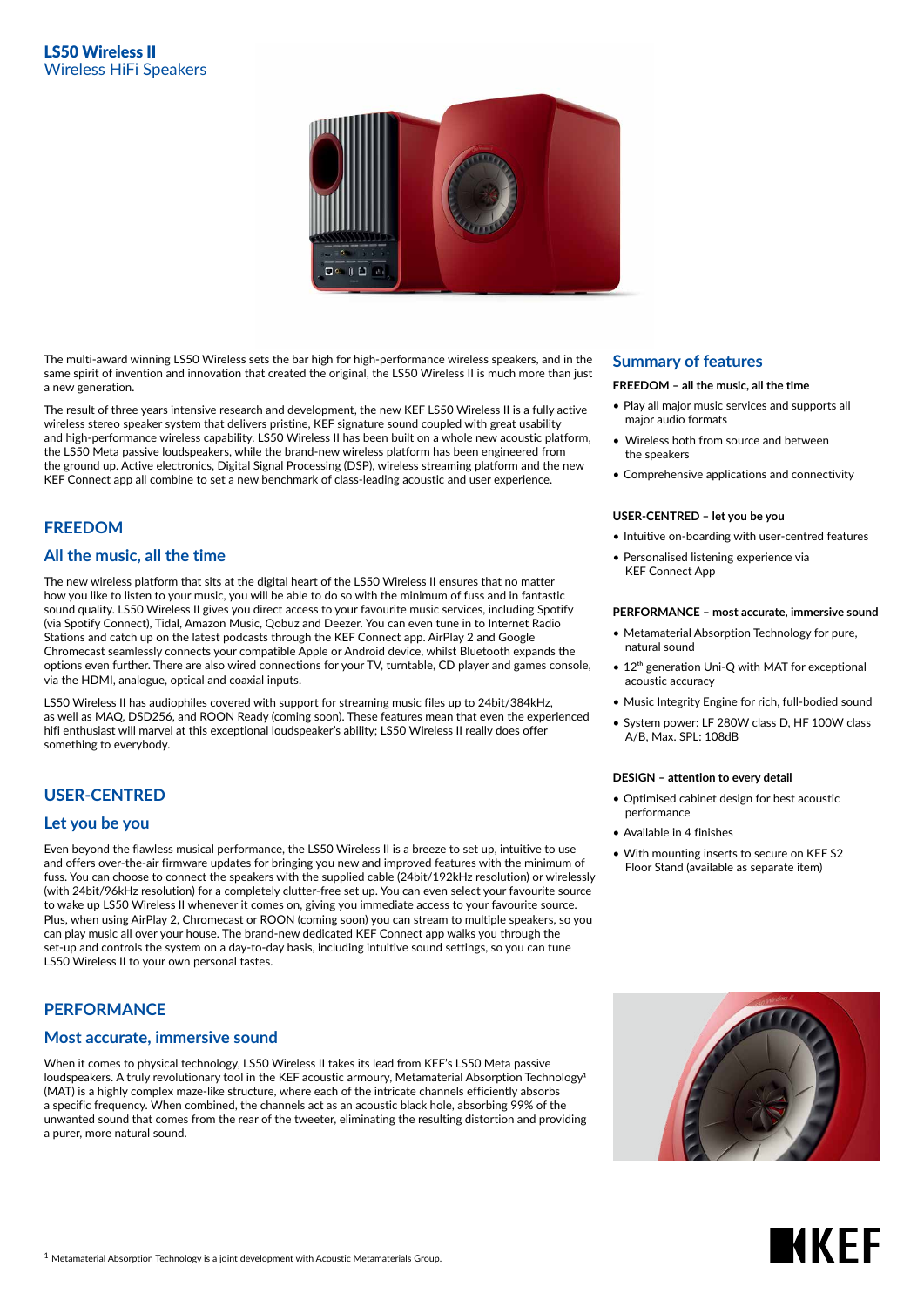KEF's Uni-Q point source configuration delivers a more detailed, accurate and integrated three-dimensional sound image, which is dispersed so evenly throughout the room that the 'sweet spot' is wherever you are in the room. Using simulation and analysis tools, our engineers have developed the 12<sup>th</sup> generation Uni-Q with MAT driver array, to reduce high-frequency distortion in the mid-frequency driver. The result is reduced coloration, less distortion and a sound that is more transparent and life-like than previously possible. The other frequencies are equally well served, with crystal clear midrange and room-filling, deep and articulate bass.

The performance of LS50 Wireless II is aided by KEF's bespoke Music Integrity Engine, a cutting-edge collection of bespoke Digital Signal Processing algorithms optimised for the new Uni-Q with MAT driver array, enabling it to deliver a perfectly timed performance, for better imaging and a tighter, unsmeared sound.

LS50 Wireless II also has plenty of power on tap. Each tweeter benefits from being driven by a new 100W class A/B amplifier that delivers a smooth, incredibly detailed treble performance. Dedicated 280W class D amplifiers power the mid/bass drivers, for room-filling, controlled sound. The diligent amplifier development has all been undertaken in-house by KEF, in order to completely control the quality of power on offer. The end result of this tireless effort is sensationally dynamic sound, with the music's subtle ebb and flow delivered in all its glory

## **DESIGN**

## **Attention to every detail**

The LS50 Wireless II will also fit comfortably into your living space when it comes to style. The lowdiffraction, curved baffle is precision modelled around the Uni-Q driver array, while eye-catching heat sinks and colour-matched ports are located on the well-equipped rear. LS50 Wireless II is available in three matt finishes, Carbon Black, Titanium Grey, Mineral White as well as a Crimson Red Special Edition. All the colours are mirrored on both the drive units and the rear-facing port means the LS50 Wireless II looks fantastic from any angle.

On the LS50 Wireless II's underside, each corner has a threaded inset allowing the speaker to lock onto the top of the new KEF S2 Floor Stands, which also boast integrated cable management and a mass-loadable column. The stands are all colour matched to your finish of choice.

For even more impact and bass extension, LS50 Wireless II features two subwoofer outputs, one on each speaker. When paired with KEF's KUBE range or KF92 subwoofers, music and film becomes even more impactful.